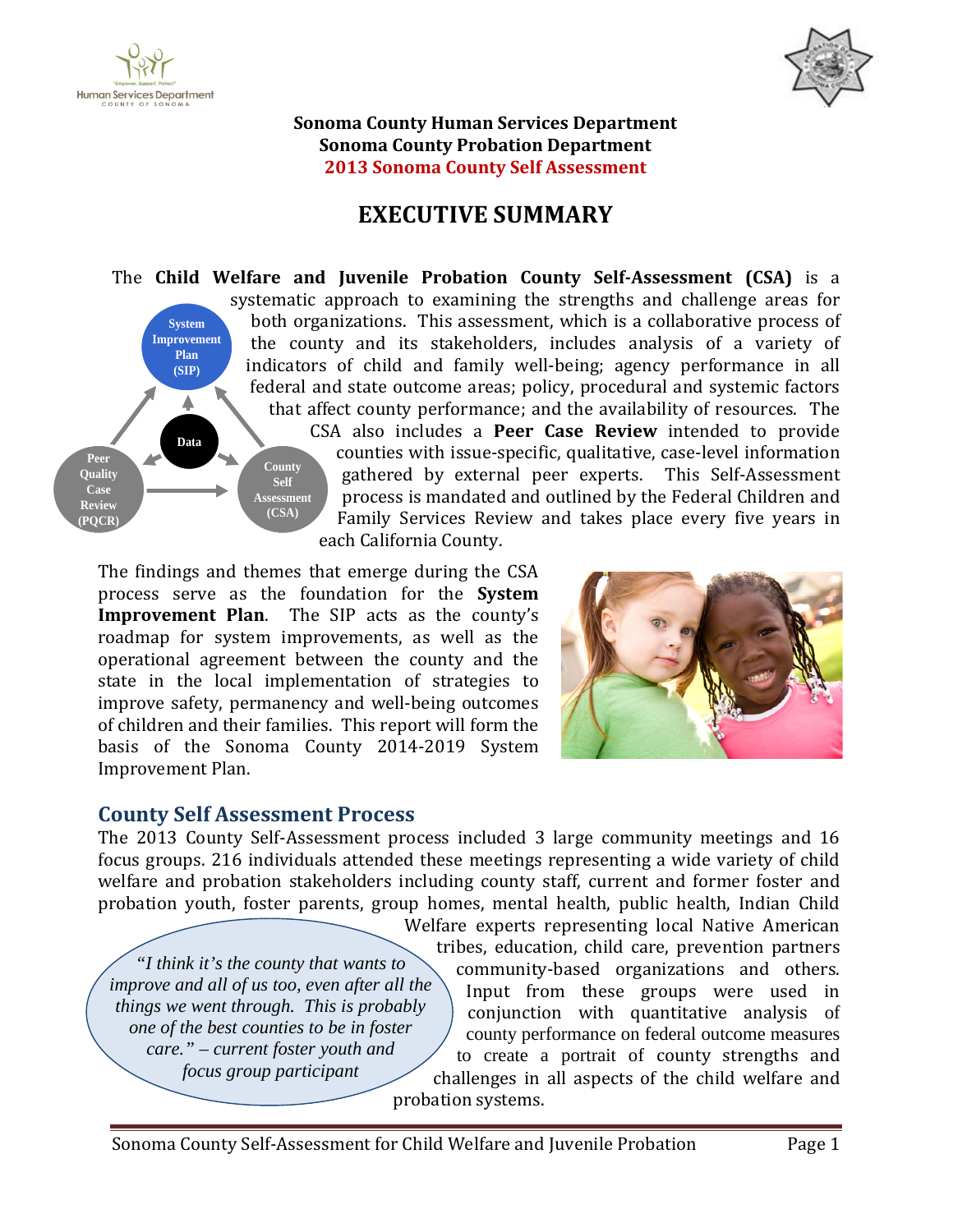| Measure                                                                                                                                                                                                 | <b>Measure Description</b>                                                                                                                                                                                                | 2012<br>Sonoma      | 2012 California     | State/<br>National<br>Target | Change since last<br><b>SIP</b> | Action<br>moving<br>forward |  |  |  |
|---------------------------------------------------------------------------------------------------------------------------------------------------------------------------------------------------------|---------------------------------------------------------------------------------------------------------------------------------------------------------------------------------------------------------------------------|---------------------|---------------------|------------------------------|---------------------------------|-----------------------------|--|--|--|
| <b>OUTCOME MEASURES</b><br>Outcome measures tell us how Sonoma County children and families involved with the Child Welfare System are faring historically and in comparison to state/national targets. |                                                                                                                                                                                                                           |                     |                     |                              |                                 |                             |  |  |  |
| <b>SAFETY</b>                                                                                                                                                                                           | <b>No Recurrence of Maltreatment</b><br>This measures repeat maltreatment.                                                                                                                                                | 93.8%               | 93.1%               | $>94.6\%$                    | Improvement                     | <b>WATCH</b>                |  |  |  |
|                                                                                                                                                                                                         | <b>No Recurrence of Maltreatment in foster</b><br>care                                                                                                                                                                    | 100%                | 99.6%               | $>99.68\%$                   | No change                       | <b>STRENGTH</b>             |  |  |  |
| <b>PERMANENCY</b>                                                                                                                                                                                       | <b>Reunification Score</b><br>This measures successful family reunification<br>following removal.                                                                                                                         | 107.9               | 113.0               | >122.6                       | No change                       | <b>SIP</b>                  |  |  |  |
|                                                                                                                                                                                                         | <b>Adoption Score</b><br>This measures successful adoption if<br>reunification is not an option.                                                                                                                          | 120.4               | 114.0               | >106.4                       | Improvement                     | STRENGTH/<br><b>WATCH</b>   |  |  |  |
|                                                                                                                                                                                                         | <b>Exits to Permanency Score</b><br>This measures exits from foster care for children<br>in care for an extended time period.                                                                                             | 98.7                | 110.9               | >121.7                       | Decline                         | <b>SIP</b>                  |  |  |  |
|                                                                                                                                                                                                         | <b>Placement Stability Score</b><br>This measures the number of placement<br>transitions while in foster care.                                                                                                            | 98.2                | 99.8                | >101.5                       | Decline                         | STRENGTH/<br><b>WATCH</b>   |  |  |  |
| <b>PROCESS MEASURES</b><br>Process measures that reflect county performance in meeting regulatory standards on timeliness of social worker visits and investigations.                                   |                                                                                                                                                                                                                           |                     |                     |                              |                                 |                             |  |  |  |
| <b>SAFETY</b>                                                                                                                                                                                           | <b>Timely Response</b><br>(Child Abuse Investigations)                                                                                                                                                                    | 94.5%<br>(IR)       | 98%<br>(IR)         | $>90\%$                      | No change                       | <b>EXPLORE</b>              |  |  |  |
|                                                                                                                                                                                                         | This measures the timeliness of response to<br>investigate child abuse allegations.                                                                                                                                       | 81.9%<br>$(10-Day)$ | 93.5%<br>$(10-Day)$ |                              |                                 |                             |  |  |  |
|                                                                                                                                                                                                         | <b>Timely Social Worker Contacts</b><br>This measures the timeliness and regularity of<br>ongoing contact between social workers and<br>youth.                                                                            | 85%                 | 93.4%               | $>90\%$                      | No change                       | SIP                         |  |  |  |
| <b>WELL-BEING OUTCOMES</b><br>Outcome and process measures that reflect county performance in ensuring that children are well-cared for while in foster care.                                           |                                                                                                                                                                                                                           |                     |                     |                              |                                 |                             |  |  |  |
| <b>WELL-BEING</b>                                                                                                                                                                                       | Older Youth Self-Sufficiency. Measures an array of self-sufficiency outcomes for youth who exited foster care<br>placement due to having reached the age of majority. Due to data issues, the data could not be analyzed. |                     |                     |                              |                                 |                             |  |  |  |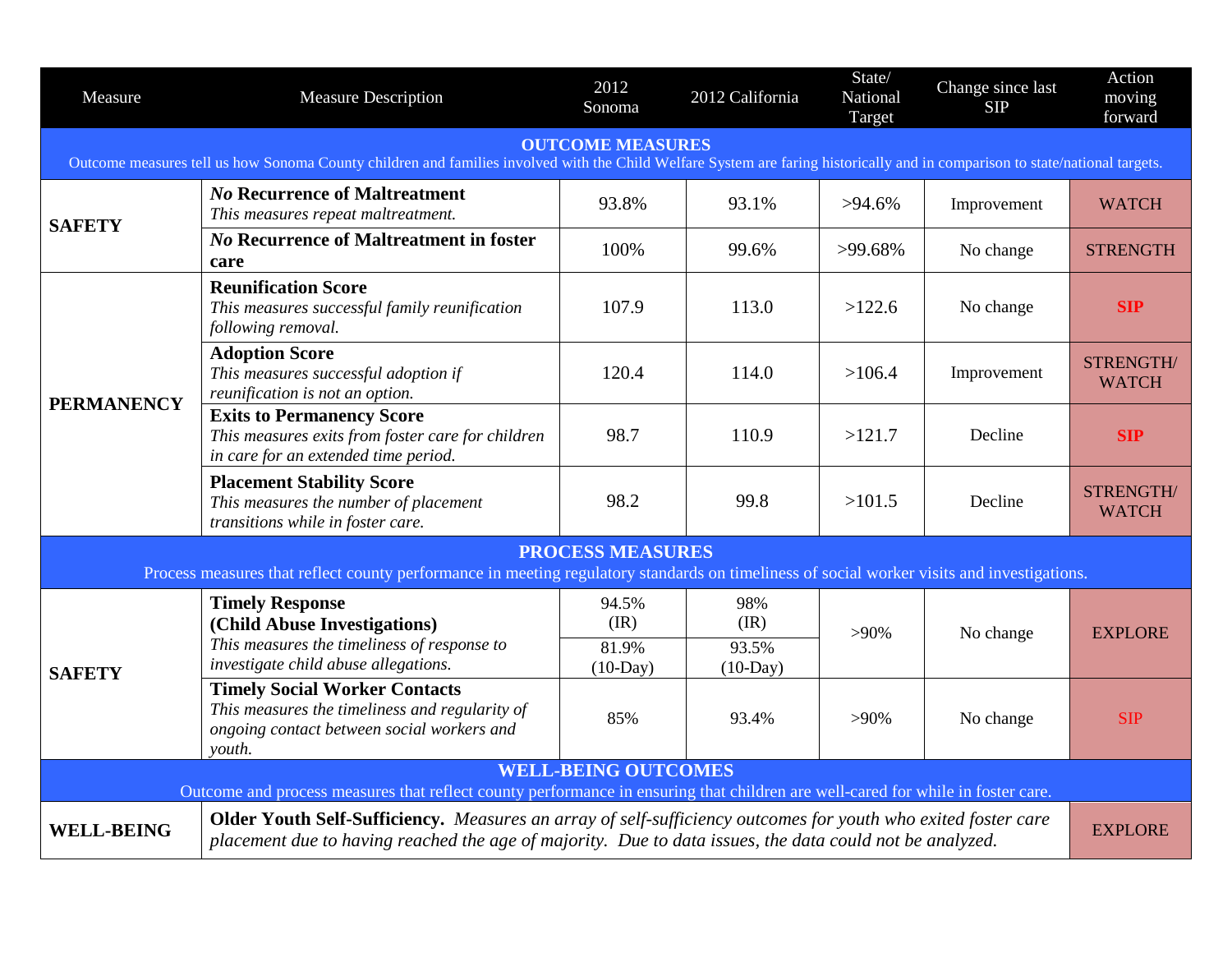| Measure                                                                                                                                                                                                                                                                                                                                                                                                                                                                                                                                                                                                                 | <b>Measure Description</b>                                                                                                                                                                                                                                                                                                                                                                                                                                                                                                                                                                                                         | 2012<br>Sonoma | 2012 California | State/<br>National<br>Target | Change since last<br><b>SIP</b> | Action<br>moving<br>forward |  |  |  |  |
|-------------------------------------------------------------------------------------------------------------------------------------------------------------------------------------------------------------------------------------------------------------------------------------------------------------------------------------------------------------------------------------------------------------------------------------------------------------------------------------------------------------------------------------------------------------------------------------------------------------------------|------------------------------------------------------------------------------------------------------------------------------------------------------------------------------------------------------------------------------------------------------------------------------------------------------------------------------------------------------------------------------------------------------------------------------------------------------------------------------------------------------------------------------------------------------------------------------------------------------------------------------------|----------------|-----------------|------------------------------|---------------------------------|-----------------------------|--|--|--|--|
|                                                                                                                                                                                                                                                                                                                                                                                                                                                                                                                                                                                                                         | Siblings Placed Together. This measure shows the rate at which sibling groups are placed together in foster<br>care. There is no state target for this. Sonoma County has remained steady at 61%.                                                                                                                                                                                                                                                                                                                                                                                                                                  |                |                 |                              |                                 |                             |  |  |  |  |
| Least Restrictive Placement. This set of measures looks at placement type at the time of removal and for points<br>in time every quarter thereafter. Sonoma County uses Valley of the Moon and emergency foster homes most<br>often as the first placement for children after removal. For long term foster care, Sonoma County's rate of youth<br>in group homes exceeds the state rate.                                                                                                                                                                                                                               |                                                                                                                                                                                                                                                                                                                                                                                                                                                                                                                                                                                                                                    |                |                 |                              |                                 |                             |  |  |  |  |
|                                                                                                                                                                                                                                                                                                                                                                                                                                                                                                                                                                                                                         | <b>ICWA Placement</b> . This measure shows the number of Native American children who are placed in foster homes<br>with caregivers who are also Native American. Due to training and data issues, the data could not be analyzed.                                                                                                                                                                                                                                                                                                                                                                                                 |                |                 |                              |                                 |                             |  |  |  |  |
|                                                                                                                                                                                                                                                                                                                                                                                                                                                                                                                                                                                                                         | Health/Dental. These measures count the number of children in foster care who received well-child exams and<br>dental exams according to the established periodicity. Both measures have improved in the last 3 years. There<br>are too few doctors and dentists in Sonoma County that accept Medi-Cal.                                                                                                                                                                                                                                                                                                                            |                |                 |                              |                                 |                             |  |  |  |  |
|                                                                                                                                                                                                                                                                                                                                                                                                                                                                                                                                                                                                                         | Psychotropic Medication. This measure provides the percent of children in foster care who have been<br>authorized to receive psychotropic medications. The rate in Sonoma County in 2012 was 24.4% compared to<br>13.4% for the state as a whole.                                                                                                                                                                                                                                                                                                                                                                                  |                |                 |                              |                                 |                             |  |  |  |  |
|                                                                                                                                                                                                                                                                                                                                                                                                                                                                                                                                                                                                                         | Education. This measure reflects the percentage of Sonoma County children in foster care who have ever had<br>an Individualized Education Plan. Due to flawed data collection methods, data could not be analyzed.                                                                                                                                                                                                                                                                                                                                                                                                                 |                |                 |                              |                                 |                             |  |  |  |  |
| <b>SYSTEMIC FACTORS</b><br>Systemic factors are conditions that enable positive child welfare outcomes to exist.<br>There are no state required quantitative measures nor targets for systemic factors.                                                                                                                                                                                                                                                                                                                                                                                                                 |                                                                                                                                                                                                                                                                                                                                                                                                                                                                                                                                                                                                                                    |                |                 |                              |                                 |                             |  |  |  |  |
| <b>Foster Parent</b><br><b>Recruitment and</b><br><b>Retention</b>                                                                                                                                                                                                                                                                                                                                                                                                                                                                                                                                                      | Sonoma County has a core group of committed foster parents who assist the county in shaping policy and in improving<br>programmatic outcomes. Having enough foster homes to meet the placement and cultural needs of children in care is<br>systemic precondition for improving child welfare outcomes, including timely reunification and exits to permanency. In<br>January 2013 there were 100 county-licensed foster homes, of which 52 were <i>actively</i> accepting placements from the<br>county. This does not include relative homes approved for placement and foster homes licensed through foster family<br>agencies. |                |                 |                              |                                 |                             |  |  |  |  |
| <b>Service Array</b>                                                                                                                                                                                                                                                                                                                                                                                                                                                                                                                                                                                                    | Children and families must have access to an array of effective, community-based and culturally appropriate services in<br>order to remediate the problems that brought them to the attention of child welfare or probation in the first place. The<br>availability of such services is a systemic precondition for improving child welfare outcomes. Family, Youth & Children's<br>Services currently contracts with 163 service providers.                                                                                                                                                                                       |                |                 |                              |                                 |                             |  |  |  |  |
| STRENGTH - Existing practice strength; will not be included in the 2014-2019 System Improvement Plan<br>SIP - Will be addressed in 2014-2019 System Improvement Plan<br>WATCH - Performance is close to the state target or there has been a recent and significant practice change; will be addressed in 2014-2019 System Improvement Plan<br><b>IDENTIFY</b> – Data collection issues have been identified and will require additional research before strategies can be developed<br><b>EXPLORE</b> – Underperformance on an outcome measure but where more detailed analysis is needed before implementing changes. |                                                                                                                                                                                                                                                                                                                                                                                                                                                                                                                                                                                                                                    |                |                 |                              |                                 |                             |  |  |  |  |